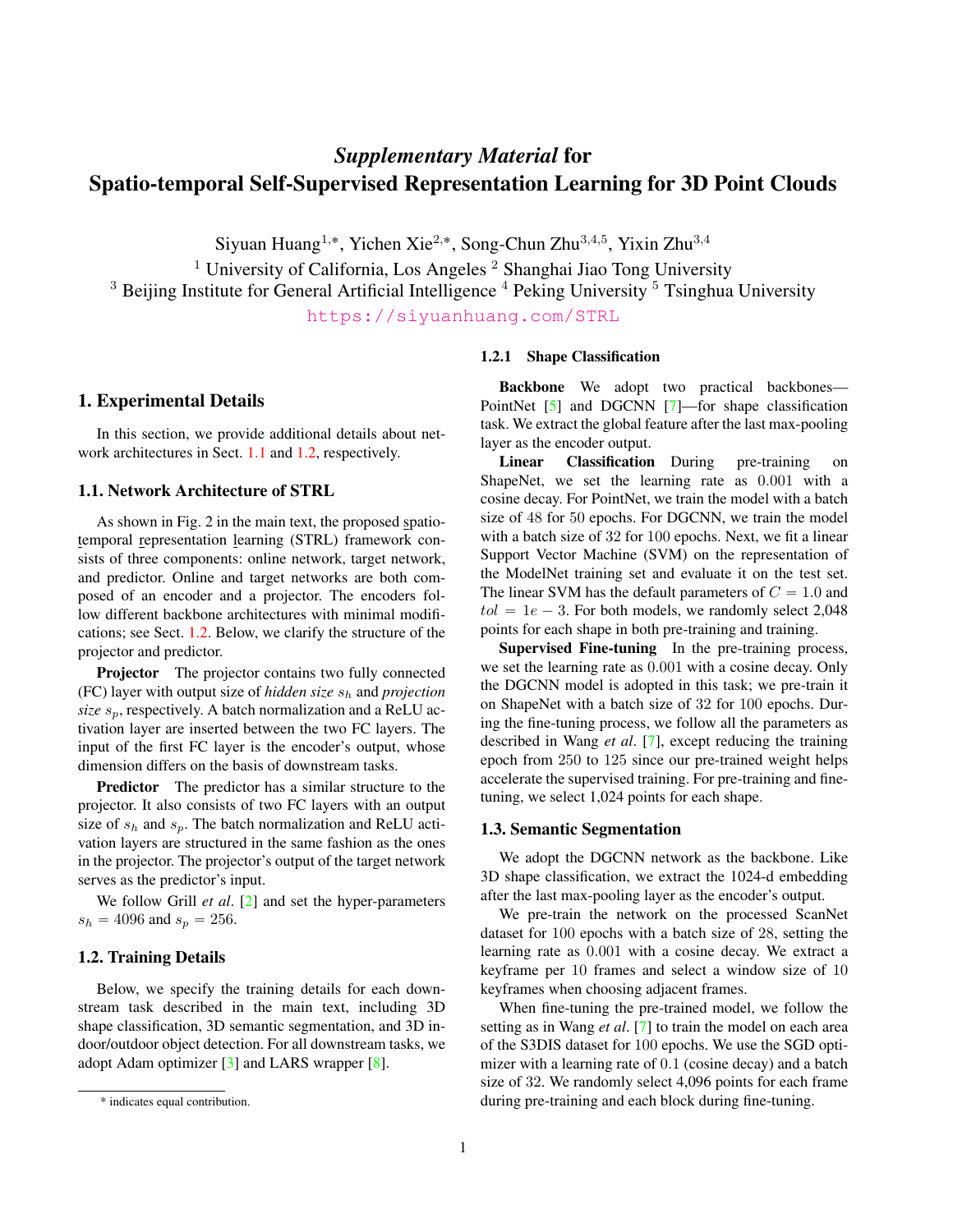#### <span id="page-1-2"></span>1.4. Indoor 3D Object Detection

Backbone We adopt the VoteNet model with the Point-Net++ backbone. By adding a max-pooling layer at the end of the backbone, we obtain a global feature of 256-d embedding with the encoder, further fed into the projector.

Training Parameter Same as 3D semantic segmentation, we extract a keyframe every 10 frames to process the ScanNet dataset for pre-training. Next, a window size of 10 keyframes is chosen to find adjacent frames. We use a learning rate of 0.001 with a batch size of 32 for 100 epochs in the pre-training process. When fine-tuning the pre-trained model, we follow the settings as in Qi *et al*. [\[4\]](#page-2-5) to train the model for 180 epochs. The learning rate is set as 0.001 and decayed by 0.1 at the step of 80, 120, 160. We use a batch size of 8. In both processes of pre-training and fine-tuning, we randomly select 20,000 points for each scene.

### 1.5. Outdoor 3D Object Detection

Backbone We adopt the PV-RCNN model with the Sparse Convolution backbone. Additionally, we also add a max-pooling layer at the end of the backbone. A 128-d global feature is obtained as the output of the encoder.

Training Parameter We pre-train the model on KITTI raw data with a learning rate of 0.004 (cosine decay) and a batch size of 32 for 50 epochs. We sub-sample the point cloud frames per second as keyframes and use a window size of 5 keyframes. In the fine-tuning process, we keep the same settings as in Shi *et al*. [\[6\]](#page-2-6). We train the model with a learning rate of 0.01 for 80 epochs on the KITTI object detection benchmark training set. Since the input is voxelized in both pre-training and fine-tuning, we pass all points to the model without random sampling.

## 2. Generalizability Analysis

In the Sect. 5.3 of the main text, we have described some cross-domain experiments to analyze the generalizability of pre-training between synthetic shapes and natural scenes. Here, we supplement an extra experiment to transfer the ShapeNet pre-trained DGCNN model to the 3D semantic segmentation task. We follow the setting in Sect. 5.2.2 of the main text to fine-tune the pre-trained model on one of Area 1-5 of S3DIS dataset each time and evaluate the model on Area 6. Table [1](#page-1-0) summarizes the main results.

Consistent with the conclusion detailed in Sect. 5.3 of the main text, the DGCNN model, pre-trained on ShapeNet, achieves comparable performance set by the ScanNet pretrained ones, which echoes our hypothesis mentioned in the main text: The model benefits from more diverse and cleaner shapes in ShapeNet to master basic spatial structures. Such learned low-level knowledge helps boost performance in downstream tasks, despite these downstream tasks being carried out on more complicated scenes.

<span id="page-1-0"></span>Table 1: Ablation Study: cross-domain generalizability. We transfer the ShapeNet pre-trained DGCNN model to the 3D semantic segmentation task on S3DIS.

| Fine-tuning Area      | Method          | Acc.        | mIoU  |
|-----------------------|-----------------|-------------|-------|
| Area 1 (3687 samples) | from scratch    | 84.57%      | 57.85 |
|                       | STRL (ScanNet)  | $85.28\,\%$ | 59.15 |
|                       | STRL (ShapeNet) | 84.85%      | 59.11 |
| Area 2 (4440 samples) | from scratch    | 70.56%      | 38.86 |
|                       | STRL (ScanNet)  | $72.37\%$   | 39.21 |
|                       | STRL (ShapeNet) | 70.45%      | 38.66 |
| Area 3 (1650 samples) | from scratch    | 77.68%      | 49.49 |
|                       | STRL (ScanNet)  | 79.12%      | 51.88 |
|                       | STRL (ShapeNet) | 78.96%      | 51.03 |
| Area 4 (3662 samples) | from scratch    | 73.55%      | 38.50 |
|                       | STRL (ScanNet)  | 73.81%      | 39.28 |
|                       | STRL (ShapeNet) | 74.42%      | 40.58 |
| Area 5 (6852 samples) | from scratch    | 76.85%      | 48.63 |
|                       | STRL (ScanNet)  | 77.28%      | 49.53 |
|                       | STRL (ShapeNet) | 78.53%      | 50.55 |

## 3. Representation Robustness

We disturb the input of the ModelNet40 data and apply the linear SVM on the representations extracted by Pre-trained. The results with different disturbances are: (1) cutout: 86.91, (2) crop: 74.59, (3) jitter the points: 87.97, and (4) add noisy points: 82.33.

## 4. Alternative Framework

We design our STRL framework based on Grill *et al*. [\[2\]](#page-2-0). In comparison, our spatio-temporal self-supervised representation learning can also well fit other contrastive methods. Below, we present results by adopting an alternative framework, SimCLR [\[1\]](#page-2-7), on the linear shape classification tasks with PointNet backbone. This task is representative as it can directly reflect the efficacy of the learned representations. We experiment with different batch sizes during pre-training; Table [2](#page-1-1) tabulates main results. It reveals that a comparable performance (0.1% - 0.5% performance drop) is also achieved using the SimCLR framework, which well demonstrates the compatibility of the proposed STRL. We also find that our method is stable on different batch sizes in the range between 32 and 1024 and achieves the best performance between 64 and 512.

<span id="page-1-1"></span>Table 2: Alternative Frameworks: SimCLR *v.s.* BYOL. We pre-train the PointNet model separately with SimCLR and BYOL framework. The results are evaluated with a linear SVM classifier on the ModelNet40 dataset. We pre-train the model with different batch sizes.

| Different batch sizes during pre-training |     |    |     |  |  |                                                                                                   |  |
|-------------------------------------------|-----|----|-----|--|--|---------------------------------------------------------------------------------------------------|--|
| 32                                        | 48. | 64 | 128 |  |  | 1024                                                                                              |  |
|                                           |     |    |     |  |  |                                                                                                   |  |
|                                           |     |    |     |  |  | 256 512<br>88.0% 88.1% 88.4% 88.2% 88.1% 88.4% 87.8%<br>87.9% 87.9% 88.1% 88.0% 87.6% 88.2% 87.6% |  |